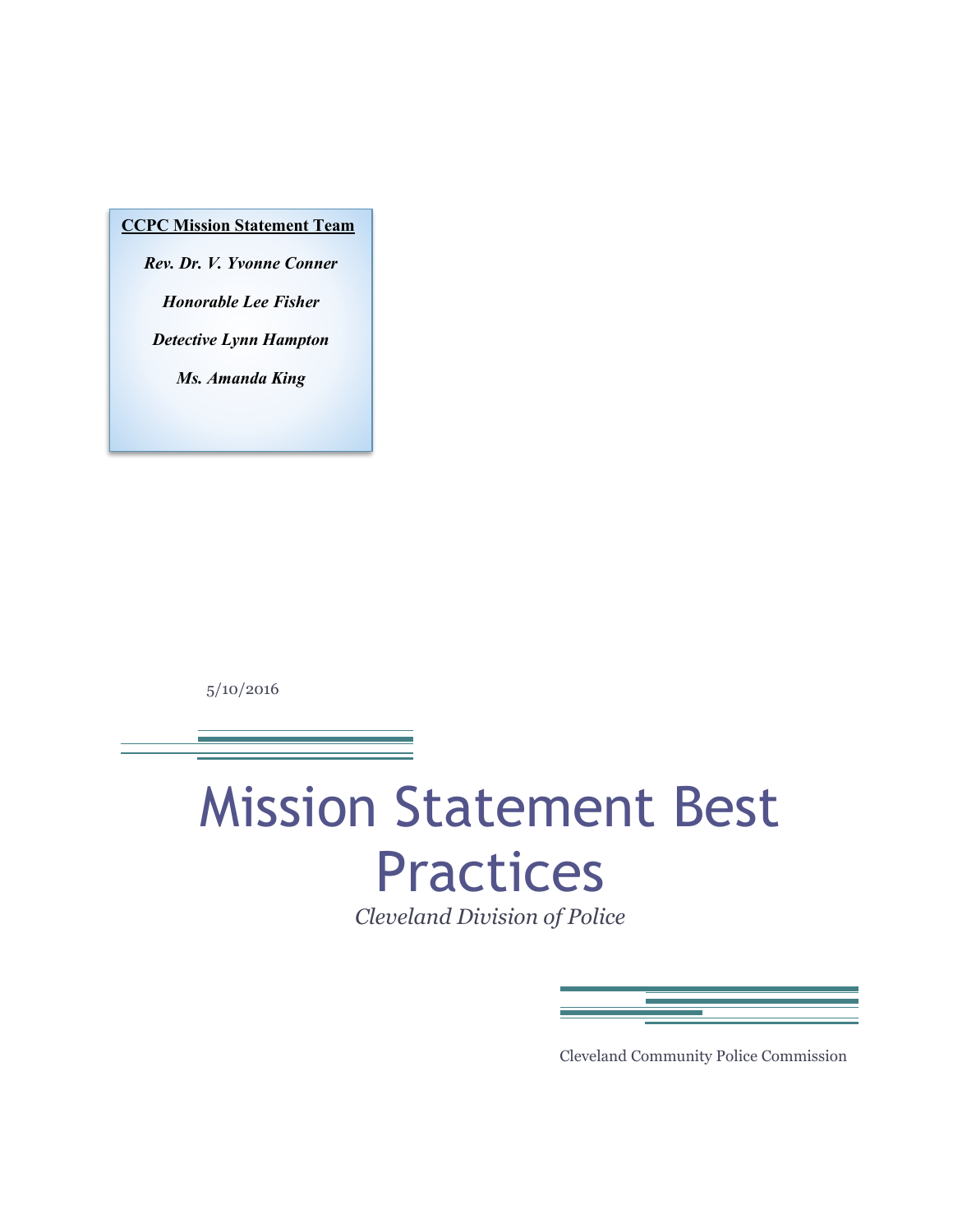## *Background*

The Cleveland Community Police Commission (CCPC) was established by the Settlement Agreement (Consent Decree) between the Department of Justice and the City of Cleveland. The CCPC exists "to leverage the experience and expertise of the people of Cleveland and to ensure that the CDP [Cleveland Division of Police] recognizes and operates in a manner consistent with cooperative community understanding and engagement." Promoting public trust, confidence, and understanding across the City are critical to this endeavor.

This Mission Statement Best Practices Report is the second and final written CCPC response about mission statements. It is issued on behalf of the community to provide insights to Cleveland Division of Police and other Consent Decree Stakeholders in compliance with the Consent Decree.

## *About this report on Mission Statement Best Practices:*

This report consists of information gathered about mission statements –

- From research by team members
- From research shared by other colleagues
- From two additional community member questionnaires
- From books about conducting surveys, evaluation techniques, and interpreting qualitative data.

This report builds on questions and community member responds from the March 10 Summary Survey Report –

- One section aligns questions from March 10 and community responses with known best practices.
- One section introduces Cleveland Division of Police draft mission statements and draft mission statements from CCPC mission statement team members.
- The reader will find a section on suggested steps for writing mission statements.
- $\bullet$  The reader will find a resource list and addendums.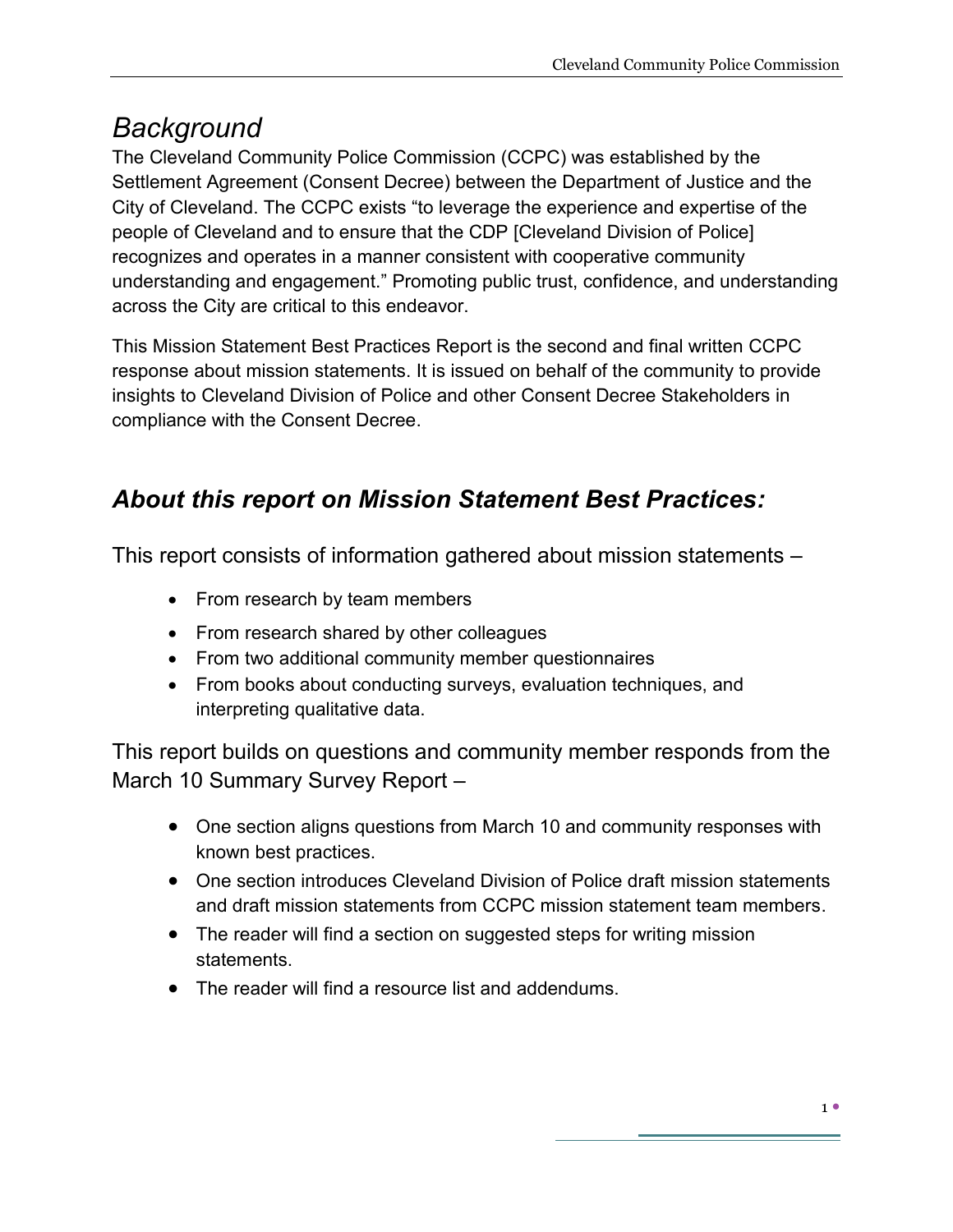## Executive Summary

Research completed and shared by Dr. Ellen Burts-Cooper (Improve Consulting, Inc.) at the April 13 town hall states that a mission statement serves as a goal set for what an organization will do for those it serves. The mission statement communicates the purpose of an organization and the intent of its direction. The statement distinguishes organizational priorities, responsibilities and actions. The statement evolves as the organization evolves.1

> *IT DETERMINES DIRECTION IT FOCUSES THE FUTURE IT PROVIDES A TEMPLATE FOR DECISION-MAKING IT FORMS THE BASIS FOR ALIGNMENT IT SHAPES STRATEGY IT FACILITATES EVALUATION AND IMPROVEMENT2*

## Mission Statement Questionnaire #2 and Questionnaire #3 Feedback

Two (2) Cleveland Division of Police (CDP) draft mission statements were administered as part of gathering community feedback to inform the ongoing work of stakeholders.

Questionnaire #2 (see addenda) was administered at the April 13 town hall. It consisted of CDP's first draft statement from April 8th and statements from three (3) established Police Departments – Pasadena, CA; Albuquerque, NM and Cincinnati, OH. The mission statements were presented anonymously along with eight (8) closed-end questions. Participants rated the CDP draft mission statement as the statement meeting best practices, the statement liked best, most memorable, "includes me", and meets expectations. Albuquerque was rated second for each of these same attributes. The CDP draft and Cincinnati tied for being a measurable statement. The Cincinnati mission statement was rated first for easy to remember.

Questionnaire #3 (see addenda) was administered between April 19th and April 30th when CDP provided mission statement draft #3 in response to the CCPC town hall on Mission Statement Best Practices. A majority of respondents reported that mission statement draft #3 expressed the purpose of CDP and provided reasons for its purpose. Then a majority did not feel as though CDP would achieve its purpose. More than 60% of those responding to the question about who CDP plans to serve indicated that the

<sup>&</sup>lt;sup>1</sup> Improve Consulting, Inc.

<sup>2</sup> http://www.glennsmithcoaching.com/7-reasons-your-company-needs-clear-written-mission-statement/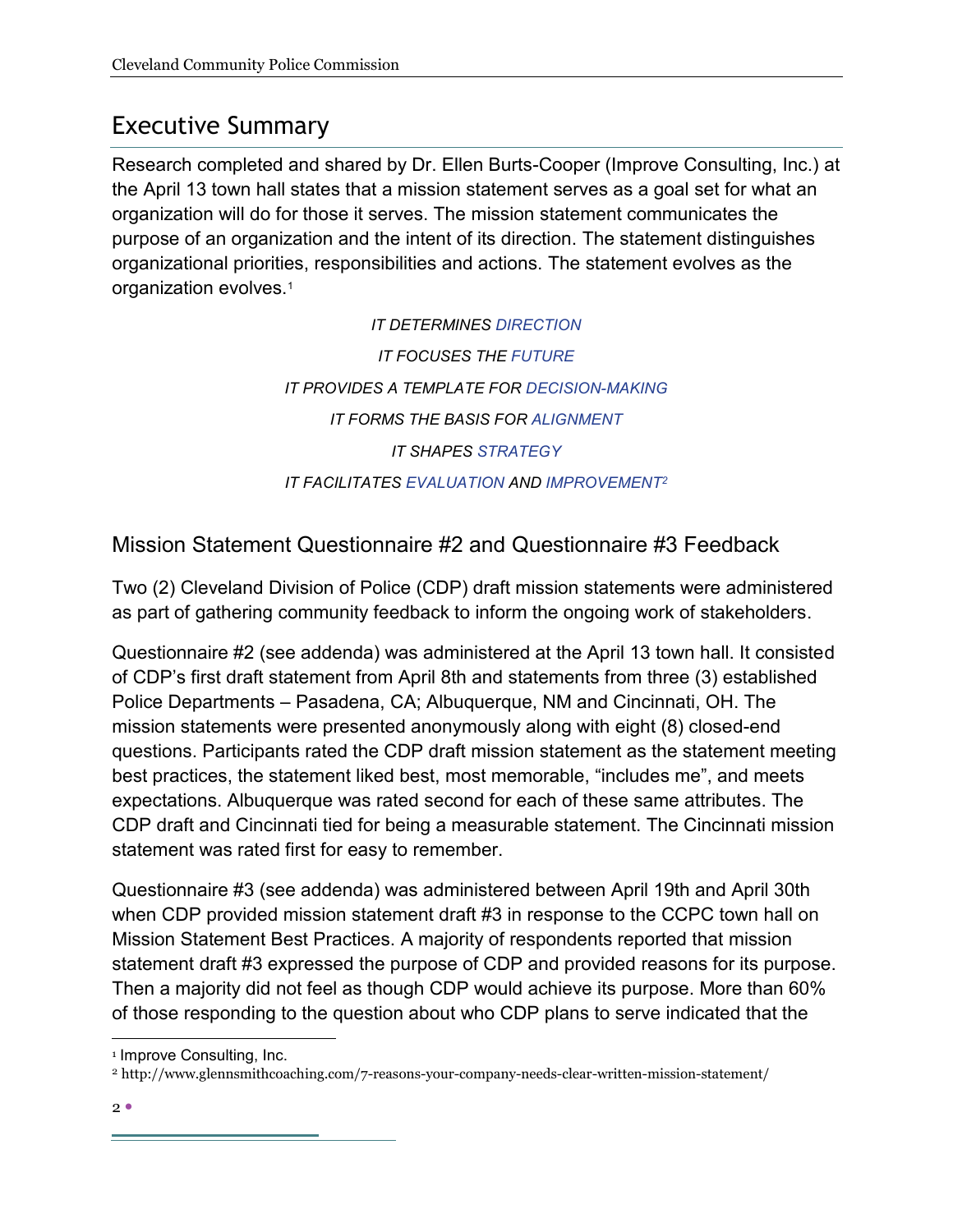draft statement was clear about who would be served. The last question asked respondents if they viewed the draft mission statement as a first step in many steps toward building community trust. A significant number of respondents left this question blank; of those responding, a majority reported "yes" to this question.

You will also find 17 responses in the addendum shared by participants in the section of the questionnaire labeled "other." CCPC has zip codes for all questionnaire #3 participants. Many did not know their ward number; some did know their police district.

The CDP Mission Statement draft that was received late afternoon on April 13 was not analyzed by community members. A third draft was received in its place from CDP April 18, which replaced the April 13 draft version. CCPC was also officially asked by the Monitoring Team to suspend further publishing of targeted surveys for community input.

#### Qualitative Researchers Feedback on the March 10 Survey Report:

The March 10 Survey Tool was developed in committee (numerous inputs) and contained elements of both quantitative and qualitative research questions. Many of the people who completed the survey shared their stories to express the truth of their lives as it relates to CDP. They were hopeful that their stories/experiences would be correctly interpreted (Coles 1989, pg.7 in Becoming Qualitative Researchers). Quantitative inquiry is set to a prespecified intent, qualitative inquiry is evolutionary, with a problem statement, a design, interview questions, and interpretations developing and changing along the way (pg. 6). The construction of the March 10 survey tool did not lend itself to interpretative analysis required for respondents who shared their story/opinion as feedback to the CDP mission statement inquiry. Dr. Linda Crowell, Ph.D., MSSA reviewed the March 10 Survey Summary Report and provides the following summative analysis:

For the 120 persons who responded to the first question (being considered the sample), and with fewer responding to subsequent questions, a range of responses were provided. For each question, an analysis of the phrases, terms, and sentences was conducted.

Beginning with the first question, it became clear that some persons were sharing some thoughts that went beyond the question itself. A few did reflect on the mission statement itself. More provided comments or suggestions about the mission statement, albeit some suggestions were beyond what a typical mission statement usually includes. Many proposed ways of implementing and adhering to the mission statement or made suggestions for the day-to-day duties of Cleveland Division of Police (CDP) officers. Others shared thoughts on community connections; and some focused on the public response to and interaction with the police (CDP). Quite a few responses focused on

 $3<sup>°</sup>$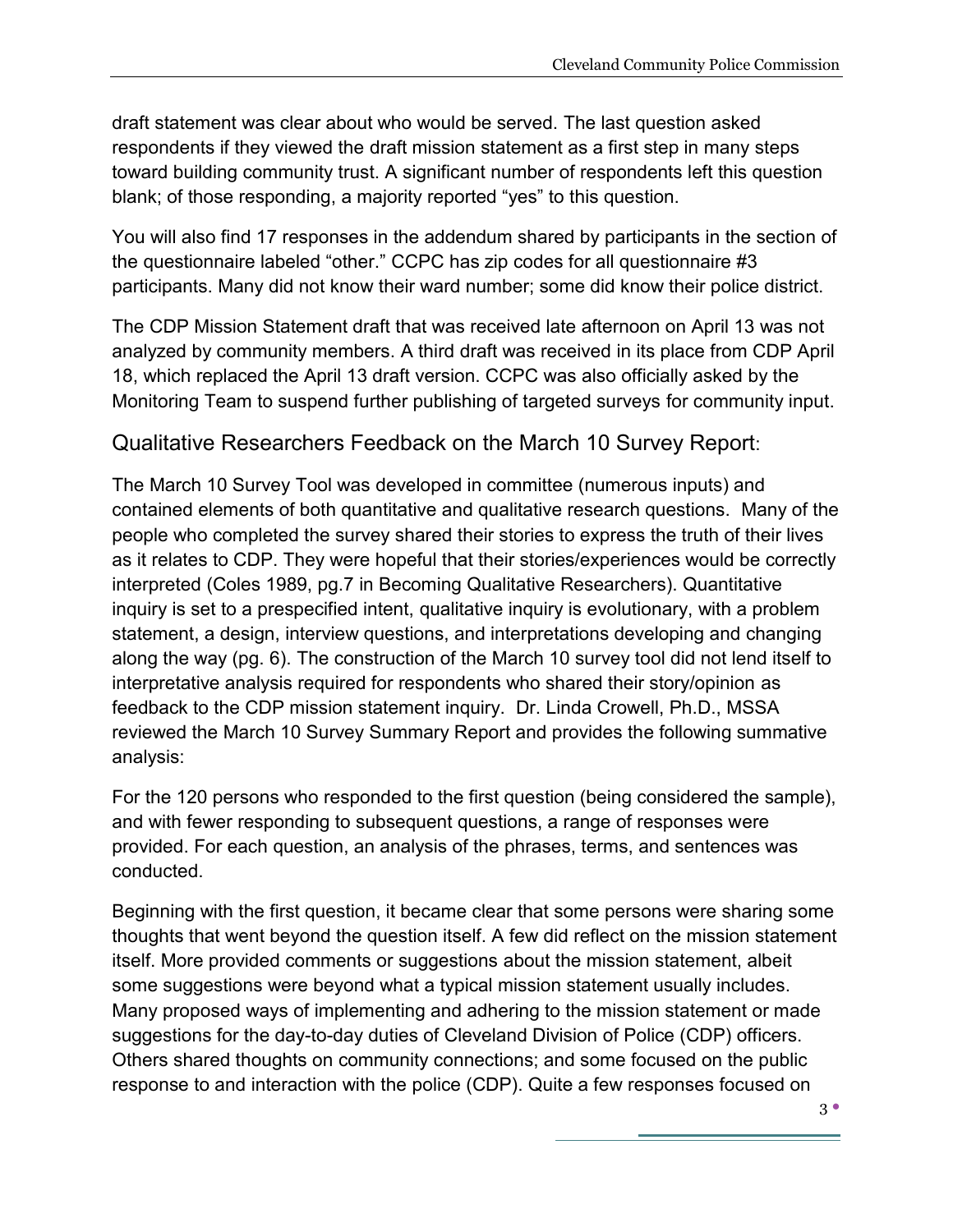diversity issues, while other responses could be classified as observations. Dr. Crowell's analysis divided responses to each question into the following categories. This provides another format for sharing the data but nothing more substantial in terms of what else the data might be saying or trends to be aware of.

| Responses to the Mission    | Thoughts on Community  | <b>Observations</b>     |
|-----------------------------|------------------------|-------------------------|
| Statement                   | Connections            |                         |
| Suggestions for the Mission | Public Response to the | Implementation          |
| Statement                   | Role of Police Public  |                         |
|                             | Perceptions            |                         |
| Suggestions for             | Diversity and Cultural | <b>Public Relations</b> |
| implementation and officer  | Competence             |                         |
| deployment                  |                        |                         |

Although many of the March 10 responses did not relate specifically to the mission statement, the range of responses was maintained in the March 10 Summary Report to provide insights and suggestions for the Cleveland Division of Police to take into consideration as it moves forward with its reform work.

Martha E. Banks, Ph.D. - Research Neuropsychologist, Research & Development Division, ABackans DCP, Inc., also reviewed the community feedback and noted the following:

- It is interesting that most people know about their police district but not their ward number. Does this fit the profile of people living in a police state?
- The number of Black responses begs for a more targeted outreach to this population for greater involvement in this critical process. The lack of respondents declaring their ethnicity is problematic for any additional meaningful scholarly analysis of current data. If there were more declarations of ethnicity, one could have conducted a data analysis of personal experiences by ethnicity.
- People who only work in the city of Cleveland and live elsewhere do not experience the same constant militaristic presence of CDP in the same way as those who live in the City.
- As part of next steps, consider administering a questionnaire that asks participants to provide "why/why not" type feedback about mission statements and share their preference for a specific mission statement. Include mission statements from other police departments for these analyses.
- Use more closed questions or multiple-choice questions to provide more quantitative responses for areas like demographics and preferences.
- Use an existing survey tool as often as possible to eliminate the challenging outcomes incurred when analyzing data generated from a tool developed in committee.

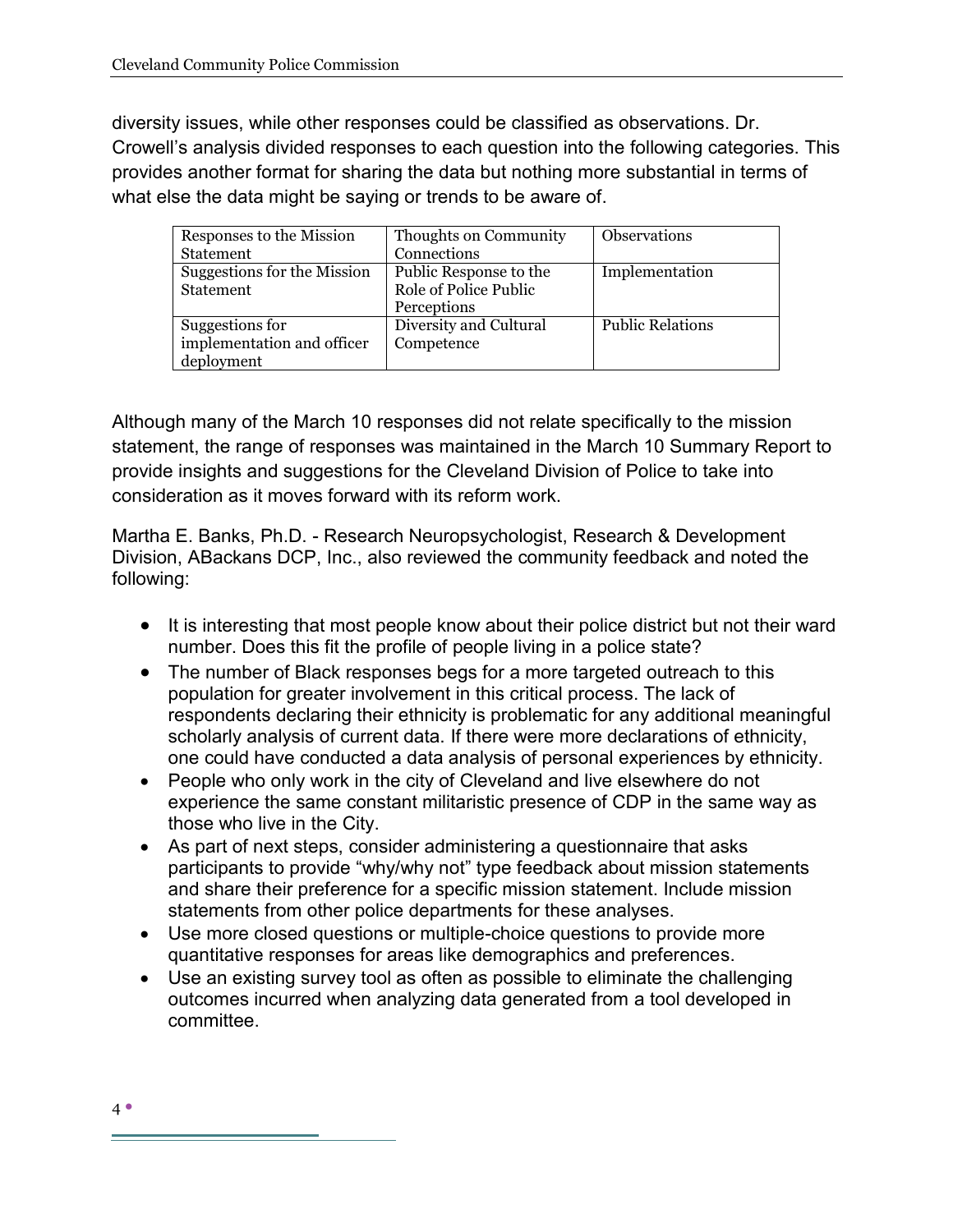## Table of Contents

| Mission Statement Questionnaire #2 and Questionnaire #3 Feedback          |
|---------------------------------------------------------------------------|
| Qualitative Researchers Feedback on the March 10 Survey Report 3          |
|                                                                           |
|                                                                           |
| Aligning best practices with select questions and responses from the CCPC |
|                                                                           |
|                                                                           |
|                                                                           |
|                                                                           |
|                                                                           |
|                                                                           |
|                                                                           |
|                                                                           |
|                                                                           |
|                                                                           |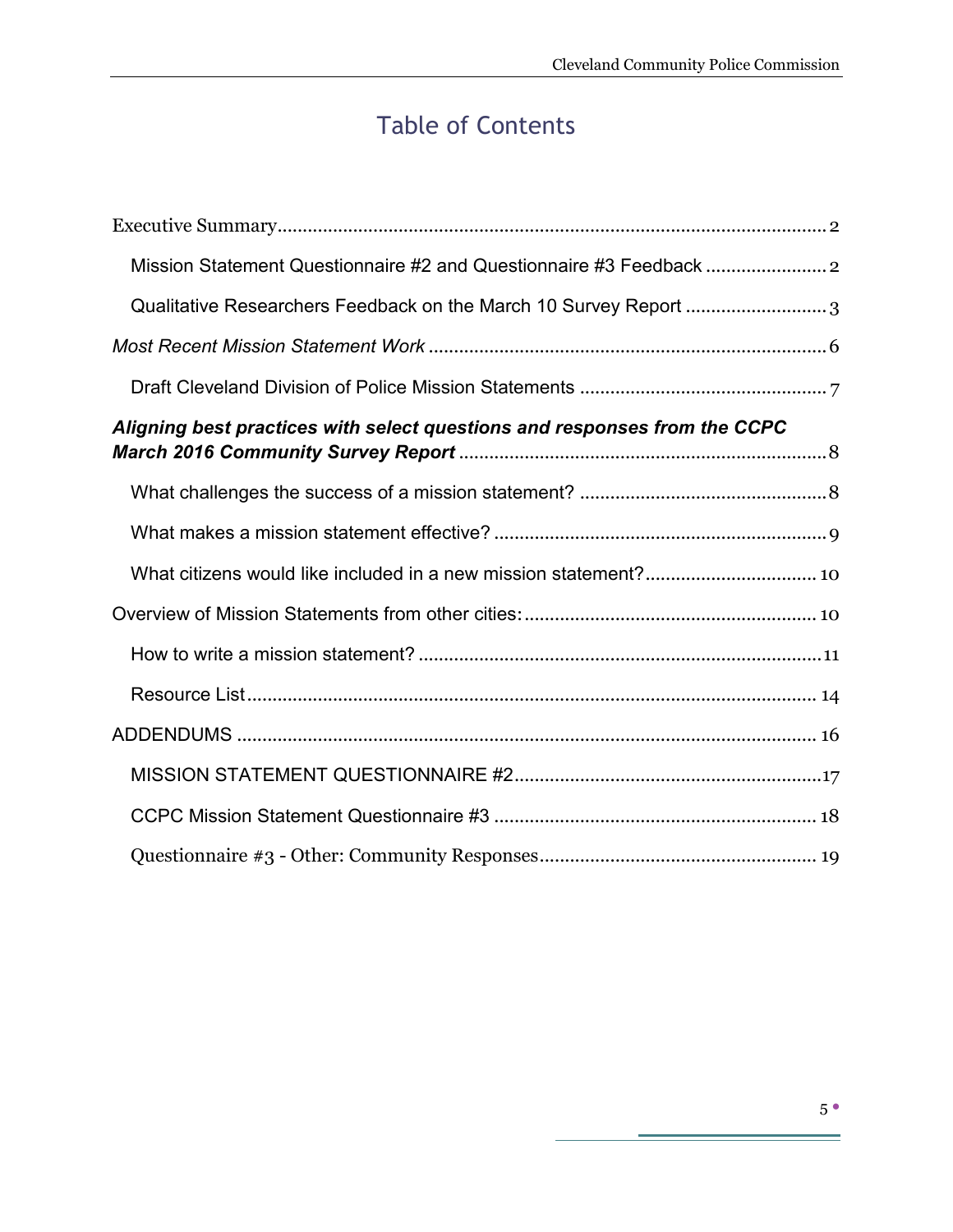## Mission Statement Best Practices

## *Most Recent Mission Statement Work*

*Cleveland Division of Police (CDP)*

In response to the Consent Decree Paragraph 28 the CDP will ensure that its new mission statement reflects a commitment to community oriented policing and will



integrate community and problem-oriented policing principles into its management, policies and procedures, recruitment, training, personnel evaluations, resource deployment, tactics, and accountability systems.

Most respondents (62%) to a survey about the current (March 10, 2016 report) CDP mission statement considered it clear. However, none of the respondents considered the statement measurable. The current CDP mission statement expresses

what CDP seeks to achieve. A best practice would include having the mission statement focus more on results than strategy<sup>3</sup>. Therefore, it is important for CDP to have the ability to measure outcomes of a well-written, implementable mission statement.

Most upstanding organizations derive the foundation for their governing authority and strategy development through their mission statement. This governing authority sets the strategic directions for policies and plans that influence staff actions and behavior. A good mission statement leans toward societal impact rather than simply an explanation of operations, "transitioning from being about something to being for someone" – Stephen Weil (Daedelus, 1999).

There are numerous steps that an organization can take when writing or reviewing a mission statement. The following are four to consider and are recommended (Alliance Reference Guide):

• Create a review team and outline the review process. The team should consist of persons from different functions. The team's responsibility is to facilitate the process and use feedback to shape what will eventually become a mission statement. It should be authorized by the governing authority and report to the governing authority.

 $6 \bullet$ 3 Brothers, J. & Sherman A. (2012) *Building Nonprofit Capacity.* San Francisco: Jossey-Bass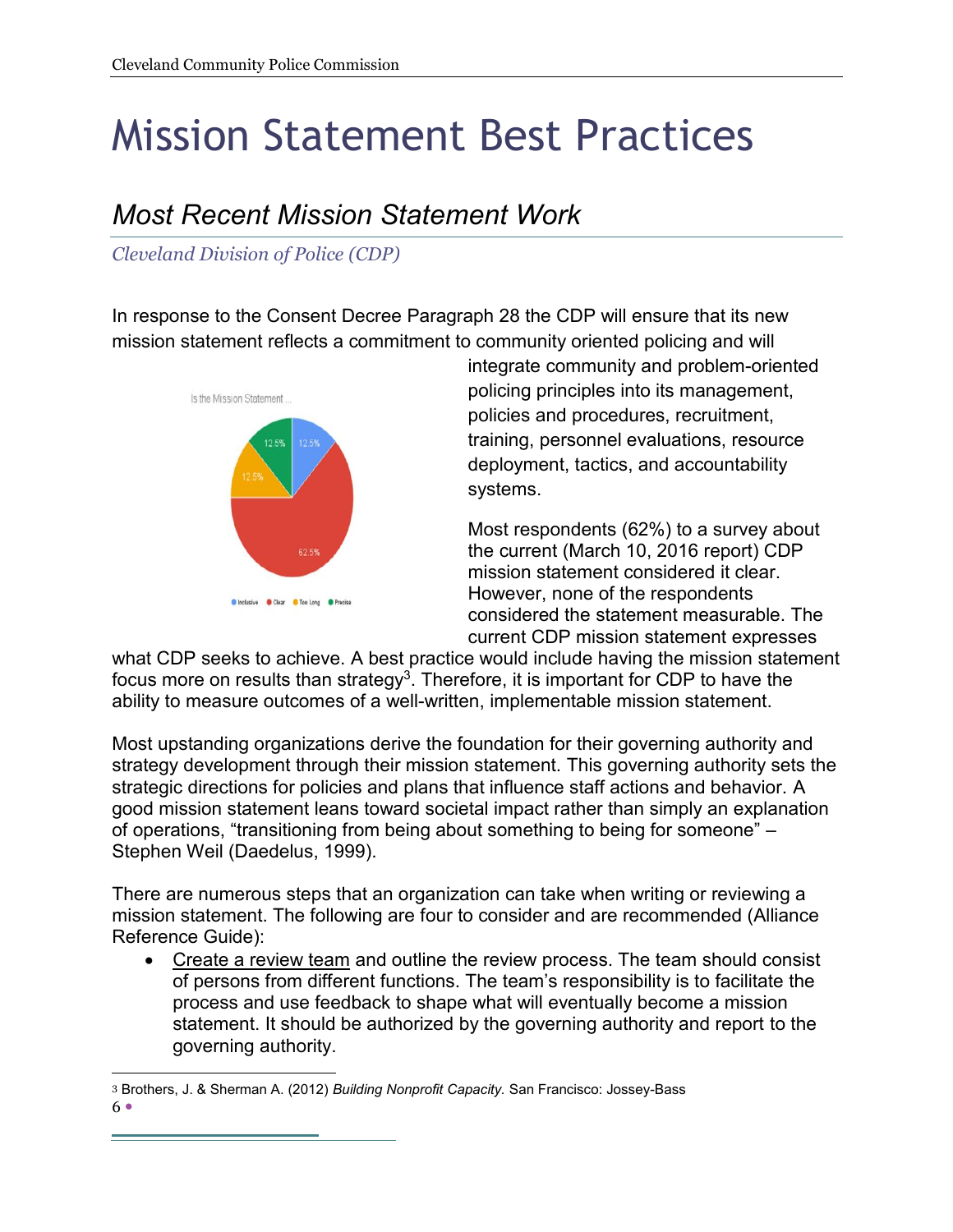- Do research. It will be helpful to do research on the organization to see has its purpose has evolved overtime.
- Look at the current mission statement. The strength and weakness of the current statement should be considered in order to determine what should be changed.
- Get feedback: While the review team leads the process, it is important to receive input from a broad range of stakeholders, volunteers, and staff. Feedback from many people can build excitement and passion for the mission statement.

In conclusion of this section, a mission statement will cover three (3) basic elements – 1) an educational scope; 2) describes the organization's unique purpose/locus/role and 3) has the approval of staff and the governing authority.

#### Draft Cleveland Division of Police Mission Statements

#### **Cleveland Division of Police Mission Statement – April 8, 2016 Draft**

The Cleveland Division of Police provides services to all citizens in an effective, efficient, and unbiased manner with the highest regard for the sanctity of human life, to include the community and our police officers. We shall strive to impartially protect the safety and constitutional rights of everyone, with dignity and respect. We are community guardians, as part of and in partnership with the citizens of Cleveland and its visitors. We shall use community and problem oriented policing to make the Division of Police an example of excellence in policing into the future.

#### **Cleveland Division of Police Mission Statement – April 13, 2016 Draft**

The Cleveland Division of Police will enforce the law, maintain good order, and preserve the peace through unbiased community engagement. As guardians of the Cleveland community, we shall carry out our duties with professionalism while acknowledging the human dignity inherent in every person. With a reverence for human life and the laws of the people as its foundation, the Cleveland Division of Police is committed to P.R.I.D.E in policing.

#### **Cleveland Division of Police Mission Statement – April 18, 2016 Draft**

The mission of the Cleveland Division of Police is to serve as guardians of the Cleveland community by enforcing the law, maintaining order, and protecting the lives, property, and rights of all people, as guided by the Constitution. We shall carry out our duties with a reverence for human life in partnership with members of the community through professionalism, respect, integrity, dedication and excellence in policing.

#### **Cleveland Division of Police Mission Statement – CCPC Suggestions**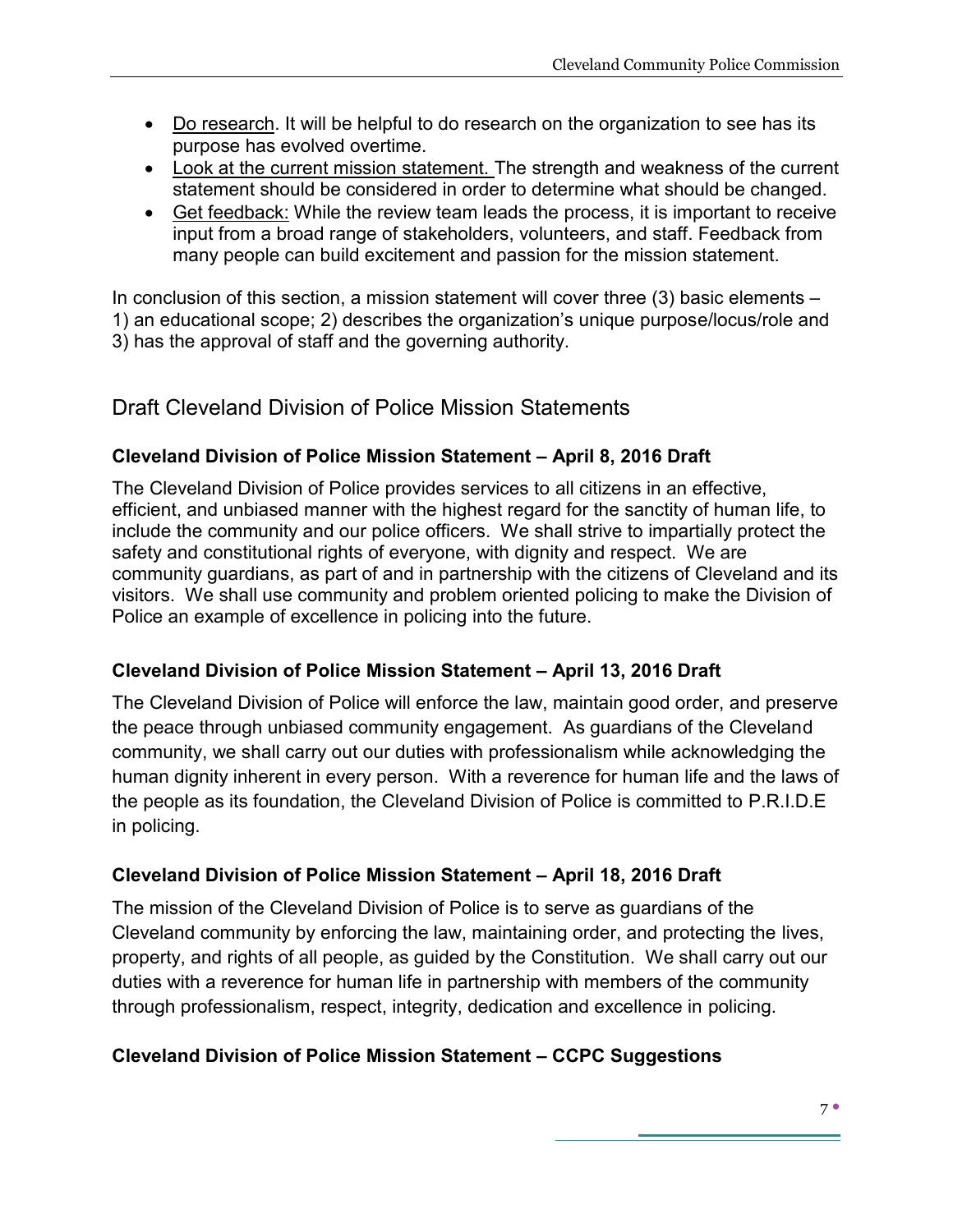#1 - The Mission of the members of the Cleveland Division of Police is to enhance the quality of life, strengthen our neighborhoods and deliver superior services with professionalism, respect, integrity, dedication and excellence by working in partnership with our neighborhoods and community.

#2 - The mission of the Cleveland Division of Police is to enhance the Quality of Life through superior service, strengthen our neighborhoods through 21<sup>st</sup> century policing, deliver quality service with professionalism, respect, integrity and dedication through the constant pursuit education and training while building community based partnerships with diverse local organizations.

When a non-profit organization's purpose is to serve humanity, it is essential that their Mission Statement clearly defines the services to be performed and the compassion driving the people who provide those services.

## *Aligning best practices with select questions and responses from the CCPC March 2016 Community Survey Report*

What challenges the success of a mission statement?

- A lack of transparency; vagueness; generic wording; no mention of principles of diversity or inclusion; no mention of community policing; no mention of fostering relationships with citizens; lack of trust; lack of setting the tone for constitutional policing (Response #2).
- Using words with lots of meanings that are hard to measure (Response  $# 4$ ).
- Eack of effective training in de-escalation techniques (Response  $# 9$ ).
- A lack of respect for police officers shown not only by citizens but by politicians, clergy, and those with a voice in the community (Response #13).
- The police officers are too fearful of the communities they are supposed to serve (Response # 16).
- Some officers' negative attitudes towards the LGBT community (Response #18).

Best Practice: A mission statement explains why a company, organization, or activity exists, and what it is designed to accomplish. It clearly and concisely describes the work that is done, providing direction and a sense of purpose. The mission should focus on products and services and be customer-oriented. During implementation, the mission is constrained by the vision and values<sup>4</sup>.

 <sup>4</sup> Guide – CSQA Common Body of Knowledge, V6.2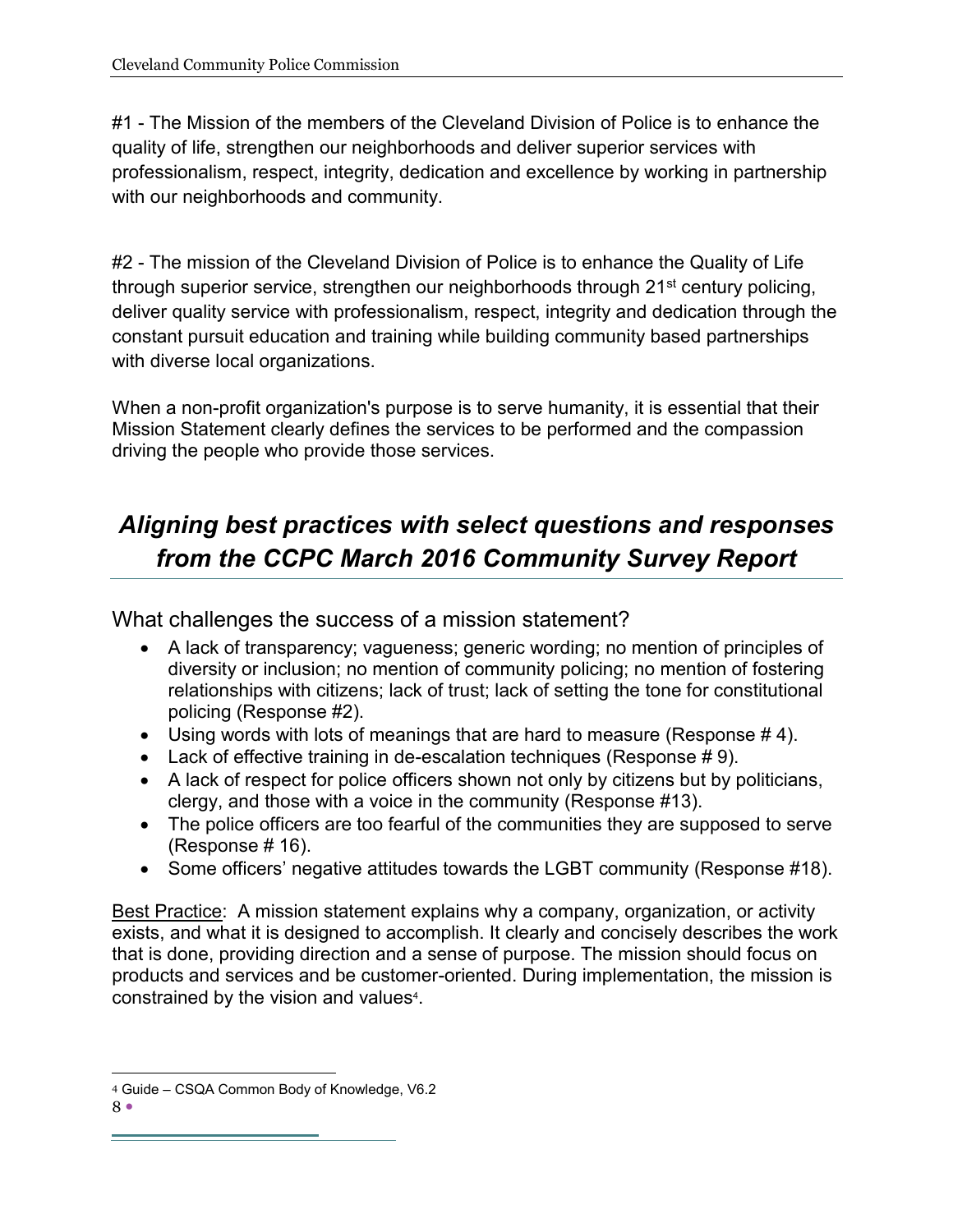A mission statement is challenged by overgeneralization, fluff, confusion, relevance and the lack of stakeholder buy-in.<sup>5</sup>

What makes a mission statement effective?

- To provide a safe and friendly environment while rebuilding trustworthiness between police and residents (Response # 4).
- Reaching out to all members of the community, from children to seniors, sick to the healthy, and all ethnic groups. Most importantly, thinking out of the box for solutions. Perhaps including the words "learning about the community" would inspire the police department and the citizens to learn about each other and open their minds to solutions that are win-win for everyone (Response # 7).
- In order for the Cleveland Police Department to attain its mission it needs to take the mission to heart. Nowhere does the mission say enhance the role of the police, strengthen the military an assault weaponry to control neighborhoods or patrol our community as overseers. In ordering for the police to live their mission policing must come from behind the steering wheel, from behind the desk and become a part of the neighborhood (Response # 25).
- Add in "with the support of the Mayor, City, People working together." They cannot attain this Mission without that support, do not just put it on them (the police). We all own this! (Response # 30)
- There needs to be something about protecting citizens. As written, it seems like a generic social service agency mission (Response # 40).
- We need a clear plan with specific step-wise objectives to improve partnership with people in the community. For example, outreach to community leaders and regularly scheduled meetings with police and community leaders identifying specific problems and achievable objectives (Response # 44).
- All lives matter, but u have 2 change the mindset of society that these officers have families 2, what person in their right mind would pull out a weapon and wave it around (Response # 61)

Best Practice: As important as they are, mission statements are frequently little more than slogans. Many are lengthy and ambiguous or, to be useful, they must be accompanied by vision statements and lists of values, goals, principles and objectives. Because they are not carefully constructed, most mission statements cannot be used for regular and rigorous analysis. Furthermore, many managers do not instill the discipline in their organizations to use the mission on a regular basis as a tool to make decisions and achieve goals. Quite the opposite is true with the sales and profit budgets of successful corporations.6

 <sup>5</sup> https://www.entrepreneur.com/article/219544

 $6$  Harvard Business Review (2011) – "How to Create an Effective Non-profit Mission Statement"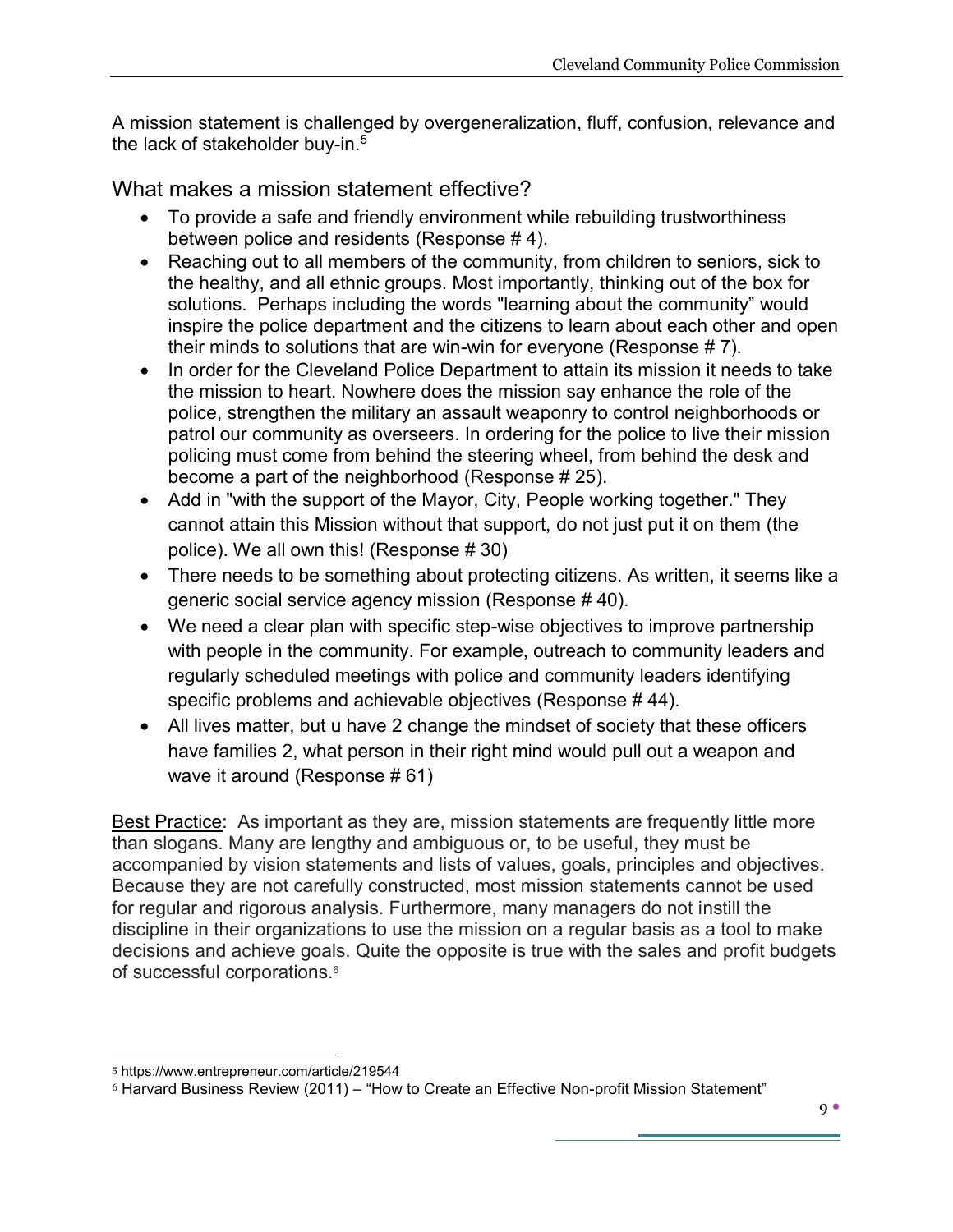Your mission statement should reflect every dimension of your business from the services you provide and the value proposition you have to offer. It should be actionable, substantive, dynamic, and charismatic. 7

An effective mission statement must be a clear description of where an organization is headed in the future that distinctly sets it apart from other entities and makes a compelling case for the need it fills. Furthermore, this mission must be short, memorable and appropriate for a variety of organizational stakeholders including, for example, employees, funding sources, served constituencies and the Board of Trustees.8

What citizens would like included in a new mission statement?

- I don't care about a mission statement; I care about concrete, measurable change and progress (Response #4).
- Words with more specificity (Response  $#5$ ).
- Accountable to the highest office. Follow the law in regards to interactions with citizens (Response #6).
- "We will hold ourselves personally accountable for any violations of this mission statement and will act accordingly to the will of our constituency" (Response #8).

Best Practice: The process of creating a mission statement, often as important as the final result, may take several months; but well done, a mission statement can last for years. A mission statement must clearly describe the organization's strategy. This commonly used term — "strategy" — defines the actions that make the organization unique. In the private sector a clear and effective strategy (i.e., "uniqueness") facilitates attraction of customers, and that results in a profit. In a nonprofit a clear and effective strategy facilitates attraction of funds and provides the ability to take smart action. An effective strategy provides competitive advantage.9

A well-crafted mission statement provides consistency in decision making over both time and geography. In other words, used as a tool to decide between various courses of action, the statement will be understood by employees in the same way over time and from location to location, because it is clear and easy to understand and not subject to multiple interpretations.

### Overview of Mission Statements from other cities:

(i.e. – *I am not aware of any resources that specifically address the mission statement issue in the context of police reform. I think the best approach given the dearth of help out there would be to look at mission statements of police departments that we know have been in reform mode, and would likely have revised their mission statements in connection with that reform*. – Dean Craig Boise, April 2016)

<sup>9</sup> Harvard Business Review (2011) – "How to Create an Effective Non-profit Mission Statement"

 <sup>7</sup> http://www.adherecreative.com/blog/bid/138171/5-Elements-of-a-Powerful-Company-Mission-Statement <sup>8</sup> https://hbr.org/2011/03/how-nonprofit-misuse-their-mis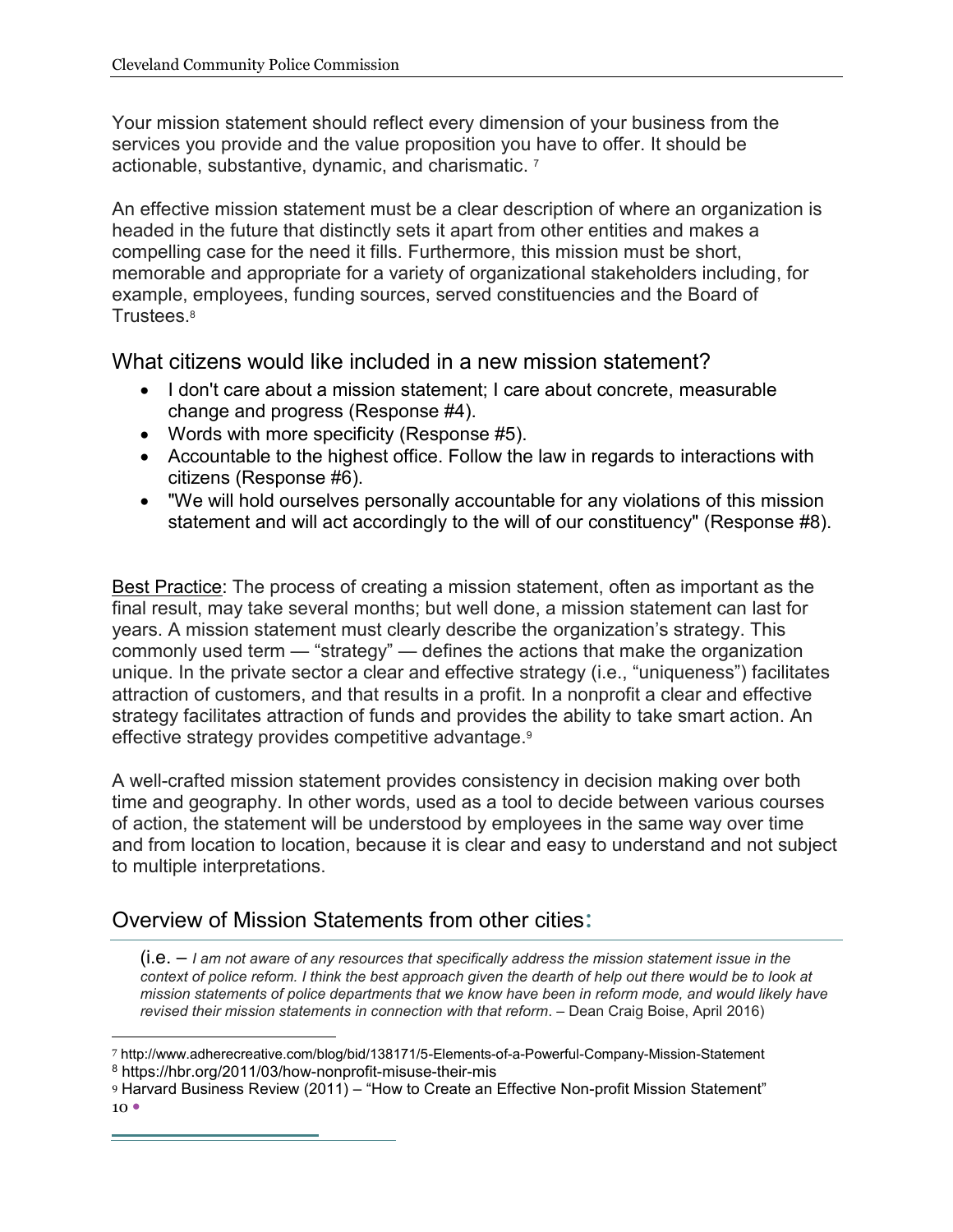- The **Cincinnati** Police Department will develop personnel and manage resources to promote effective partnerships with the community to improve the quality of life through the delivery of fair and impartial police services while maintaining an atmosphere of respect for human dignity.
- The mission of the **New Orleans** Police Department is to provide professional police services to the public in order to maintain order and protect life and property. In order to accomplish our mission, we are committed to the philosophy of Community Oriented Policing as a means to inform our organizational decisions and prioritize our crime fighting and quality of life initiatives by engaging each neighborhood and community organization in collaborative problem-solving partnerships. We are committed to integrating community and problem-oriented policing into our daily management principles, policies, procedures, recruitment efforts, training, personnel selection, performance evaluation process, resource deployment, tactics and accountability systems.
- We, the members of the **Albuquerque** Police Department, believe in the shared responsibility of police personnel, government leaders and citizens to improve Albuquerque's quality of life and to defend our community. We vow to uphold the U.S. Constitution, to fairly enforce the laws of New Mexico and the City of Albuquerque in order to protect life, property and rights. In partnership with the community, we will engage in policing to maintain order, reduce crime and the fear of crime through education, prevention and enforcement.
- The Mission of the **Orono** Police Department is "To Protect and Serve" To Protect with vigilance the safety, rights, property, and peace of all. To Serve with compassion and excellence, striving to provide aid and support to any and all in need. Orono, ME
- The mission of the **Houston** Police Department is to enhance the quality of life in the City of Houston by working cooperatively with the public and within the framework of the U.S. Constitution to enforce the laws, preserve the peace, reduce fear and provide for a safe environment.
- The mission of the **New York City** Police Department is to enhance the quality of life in New York City by working in partnership with the community to enforce the law, preserve peace, reduce fear, and maintain order. The Department is committed to accomplishing its mission to protect the lives and property of all citizens of New York City by treating every citizen with courtesy, professionalism, and respect, and to enforce the laws impartially, fighting crime both through deterrence and the relentless pursuit of criminals.

How to write a mission statement?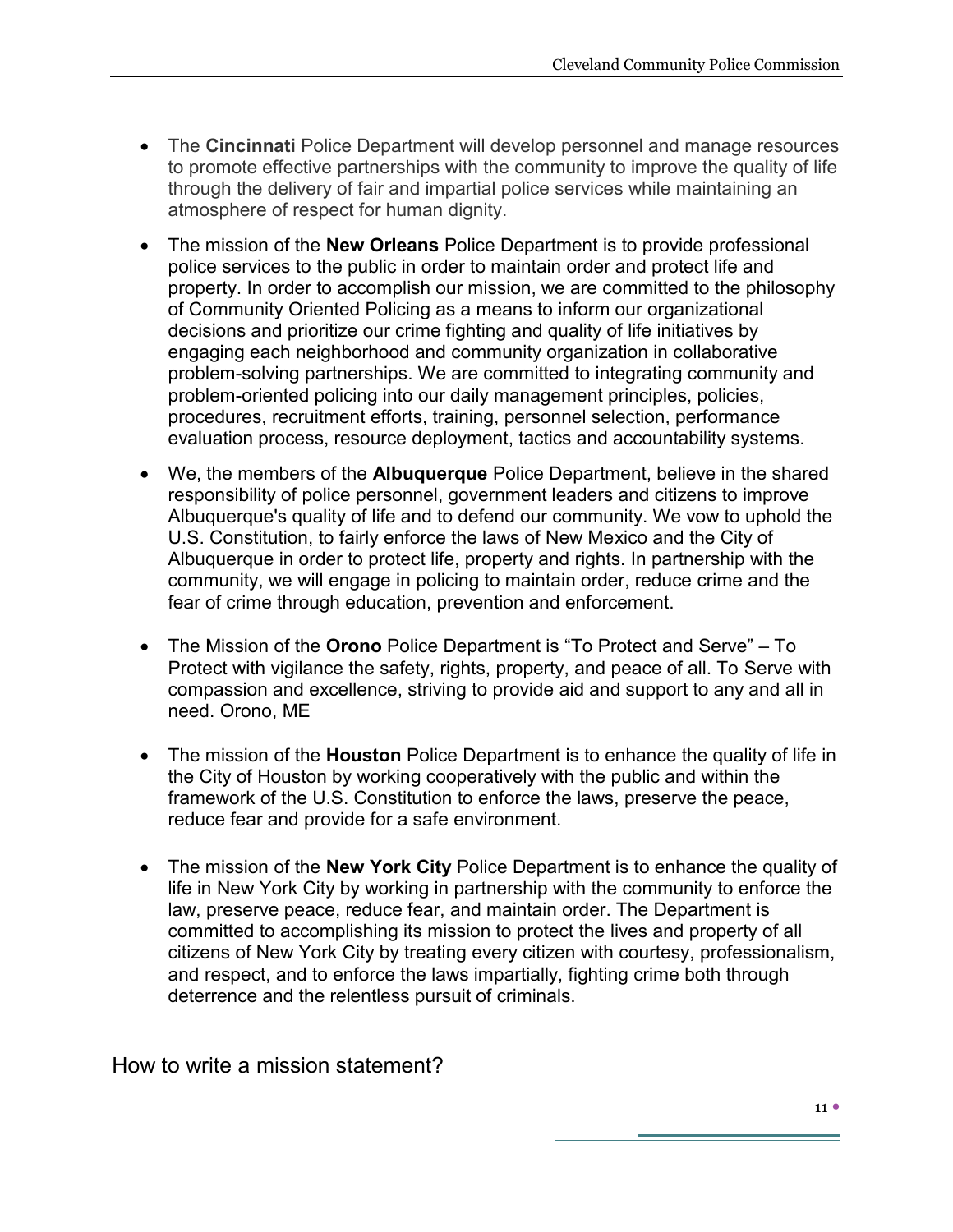("If you don't know where you're going, it doesn't matter which way you go." — Cheshire Cat, *Alice in Wonderland)*

There are as many ways to create a mission statement as there are organizations. Typically, a mission statement explains an organization's purpose and reason for existing.

One organization that has gotten it right is the Nature Conservancy with its mission "to preserve the plants, animals and natural communities that represent the diversity of life on Earth by protecting the lands and waters they need to survive." This mission has been unchanged for years and the organization has been highly successful because its mission is simple (only 26 words), crystal clear and compelling.10

According to Ron Meshanko of Ecumenical Resource Consultants in Washington, DC, neither the single sentence, single paragraph nor the multi-page approach to writing a mission statement is necessarily the "right" one for your organization. What is important about your mission statement is that it be one guiding a set of ideas, is articulated, understood and supported by the organization's stakeholders, board, staff, volunteers, donors, clients, and collaborators.

The primary importance of the mission statement means that failure to clearly state and communicate your organization's mission can have harmful consequences, including: organization members can waste time "barking up the wrong tree"; the organization may not think broadly enough about different possibilities if its mission statement is unclear or overly narrow; or the organization may not realize when it is time to transform its business tactics.11

Generally, groups are good for many things, but not for writing. One approach is to use a board retreat to find consensus areas. Then assign the task to an individual to take the input gathered and create a draft.<sup>12</sup>

So how do you come up with an effective mission statement? Here are six tips from Mark Di Vincenzo<sup>13</sup> to help you get it right.

- 1. **Ask and answer the right questions.** The most important question is: What does your company do? Some mission statements also answer these questions: How does it do it? Why does it do it?
- 2. **Be succinct.** The hardest part about answering those questions is doing it in as few words as possible. The best mission statements are 30 words or less because brief mission statements will actually be read—and remembered.

<sup>&</sup>lt;sup>10</sup> Harvard Business Review (2011) – "How to Create an Effective Non-profit Mission Statement"

<sup>11</sup> Idealist: Resources for Nonprofit Organizations http://www.idealist.org/info/Nonprofits/Gov1

 $12$  Ibid.

 $12$   $\bullet$ <sup>13</sup> Mark Di Vincenzo is a journalist with 24 years of experience and a New York Times best-selling author.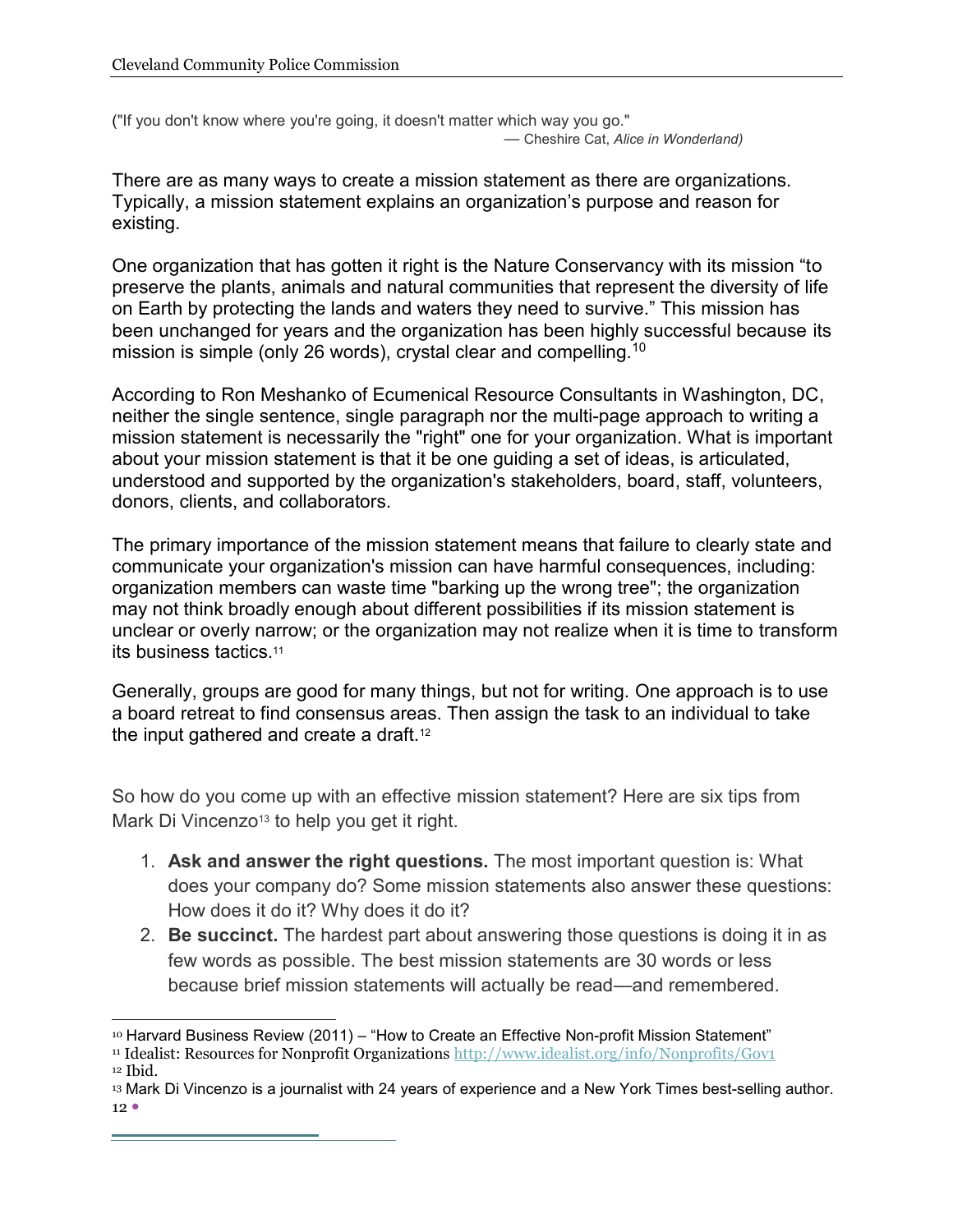Avon's mission statement is 240 words long; H&R Block's is 273 words. How many people know what those statements really say? The medical supplier Becton, Dickinson and Company's mission statement is "To help all people live healthy lives." That statement says a lot in seven words.

- 3. **Be clear.** Show it to your mother—or someone else's mother—and ask if she understands the mission statement. If she doesn't, rewrite it until she does. Sun Microsystems's mission statement is: "Solve complex network computing problems for governments, enterprises and service providers." Exciting? No. Clear? Very.
- 4. **Be inspirational.** The mission statement doesn't have to inspire the masses, but it has to inspire company employees. Of course, the best ones do both. Here's one from The Elephant Sanctuary: "A natural-habitat refuge where sick, old and needy elephants can once again walk the earth in peace and dignity."
- 5. **Match the statement with the company.** The best mission statements fit the companies' culture and personality. A creative business needs a creative mission statement. Like Ben & Jerry's Ice Cream: "To make, distribute & sell the finest quality all natural ice cream & euphoric concoctions with a continued commitment to incorporating wholesome, natural ingredients and promoting business practices that respect the Earth and the Environment."
- 6. **Strive for perfection.** Don't post your mission statement on a website or on the wall of your business until it has been edited many, many times, preferably by someone who knows how to build sentences and use punctuation.

Every company needs a mission statement, which evolves as the company grows. When done correctly, mission statements can keep employees on the same page and help company leaders guide a company through good times and bad. When they're done wrong, they are quickly forgotten.14

 <sup>14</sup> Mark Di Vincenzo is a journalist with 24 years of experience and a New York Times best-selling author.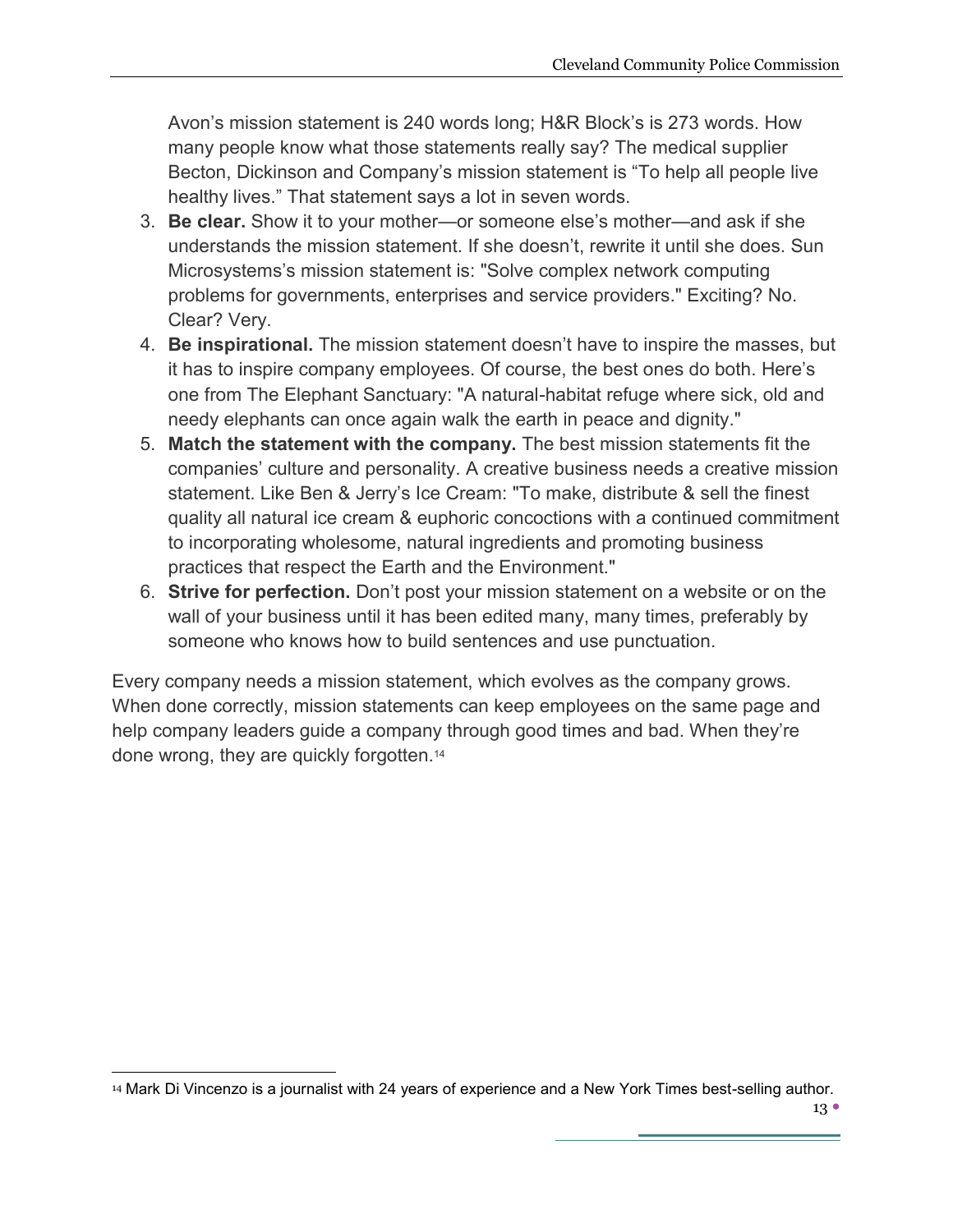#### Resource List

- Alliance Reference Guide www.aam-us.org
- Guide to Creating Mission and Vision Statements https://topnonprofits.com/vision-mission/
- x **How to Write a Mission Statement**

There is no formula for finding the wording that best expresses the collective intention of your organization. It can be drafted by one person alone or after input gathered at leadership retreat. The most important issue is that there is consensus on the answers to the questions used in developing the mission statement.

One approach is to use time at a board retreat to discuss these questions and find out where the areas of consensus are and where there are differences. There is a "process" benefit to hashing over an organization's mission statement as well. In the course of discussion and debate, new members are introduced to nuances of an organization's mission and changes in the environment, and old members refresh their understanding of both. As a result, the group will have confidence that the mission statement which emerges (whether it is a new statement or a rededication to the old mission statement) is genuinely an articulation of commonly held ideas.

Groups are good at many things, but one of them is not writing. Have group discussions about big ideas and concepts and then let one or two individuals draft and redraft the wording before submitting a reworked version for the group to respond to. It is important to circulate the draft mission statement a few times to board, staff, and other stakeholders. Some consultants advise organizations to also seek an outside opinion from someone unfamiliar with the organization to see how easily the mission statement can be understood.

Mix with passion, humanity and an eye on the big picture, and keep refining the mission statement until you have a version that people can actively support.

*This material from the Support Center is copyright © 1994-95 Support Center, San Francisco, CA, USA Distribution and reprinting permitted as long as this copyright notice is included. All Rights Reserved. (Note: The Support Center is now CompassPoint; this article is no longer available through that website. This text has been lightly edited for publication here.)*

- **Mission Statement Toolkit** https://www.missionstatements.com/Mission-Statement-Toolkit.html
- x Neuman, W. L. (2005). *Social Research Methods: Quantitative and Qualitative Approaches.*  (6th Edition)*. Allyn & Bacon,* Boston, MA.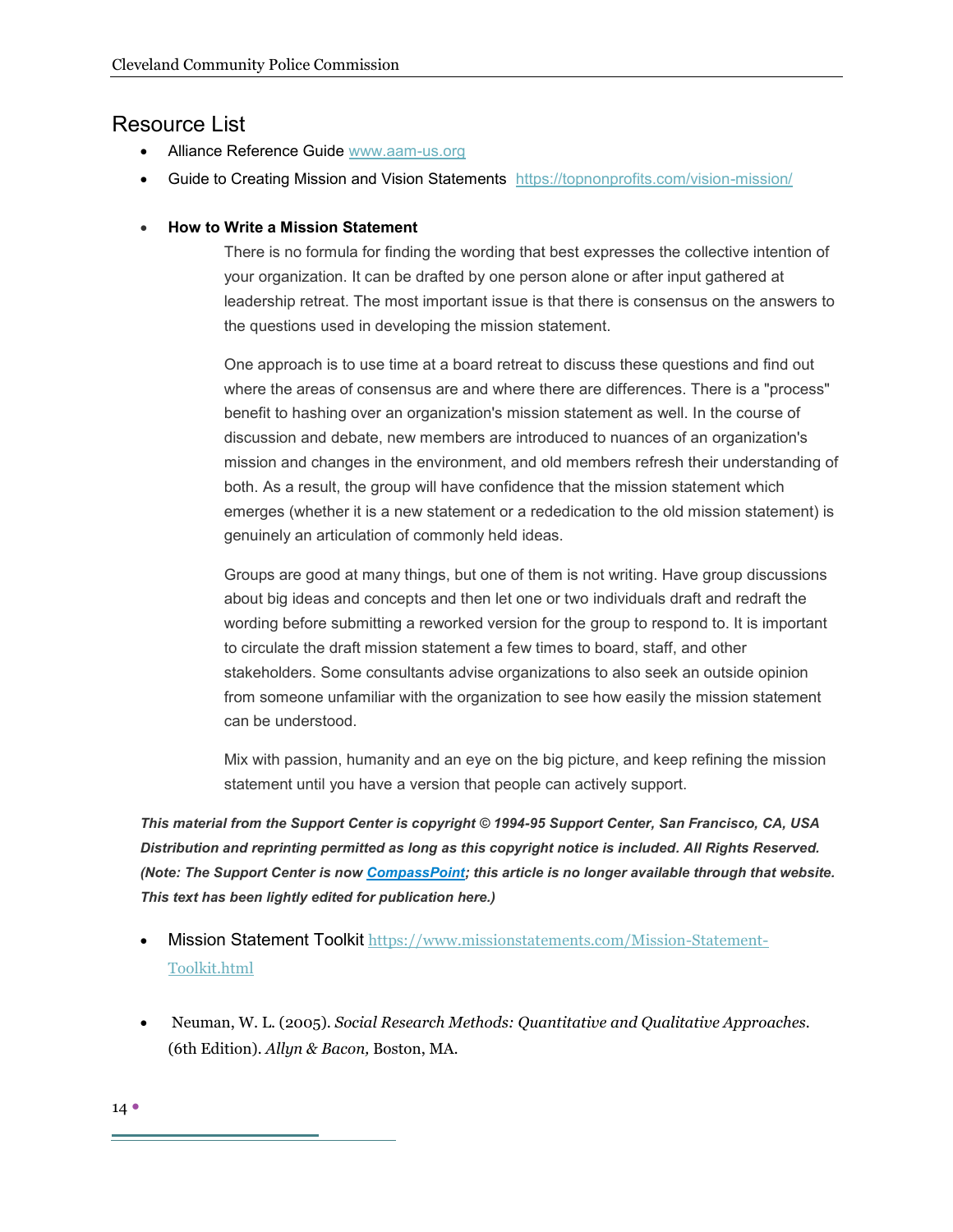- x Singleton, R., Straits, B. C., Straits, M.M., McAllister, R. J. (1988) *Approaches to Social Research.*  Oxford University Press, New York.
- x Unrau, Y. A, Grinnell, R. M,. Peter A. Gabor, P. A. (2012) *Program Evaluation for Social Workers: Foundations of Evidence-Based Programs.* Oxford University Press, New York.
- x Crowell, L. (2010) *Citizenship Institute Program Final Report:* Mandel Foundation, Cleveland, Ohio.
- x Crowell, L. (2009) *Neighborhood Leadership Development Program Final Report:* Mandel Foundation, Cleveland, Ohio.
- x http://ori.hhs.gov/education/products/n\_illinois\_u/datamanagement/dctopic.html
- http://research-methodology.net/research-methods/
- x http://www.sagepub.com/sites/default/files/upm-binaries/10985\_Chapter\_4.pdf
- Qualitative Research Methods: A Data Collector's Field Guide
- http://www.ccs.neu.edu/course/is4800sp12/resources/qualmethods.pdf
- http://www.academia.edu/746649/Methods\_of\_data\_collection\_in\_qualitative\_research\_inter views\_and\_focus\_group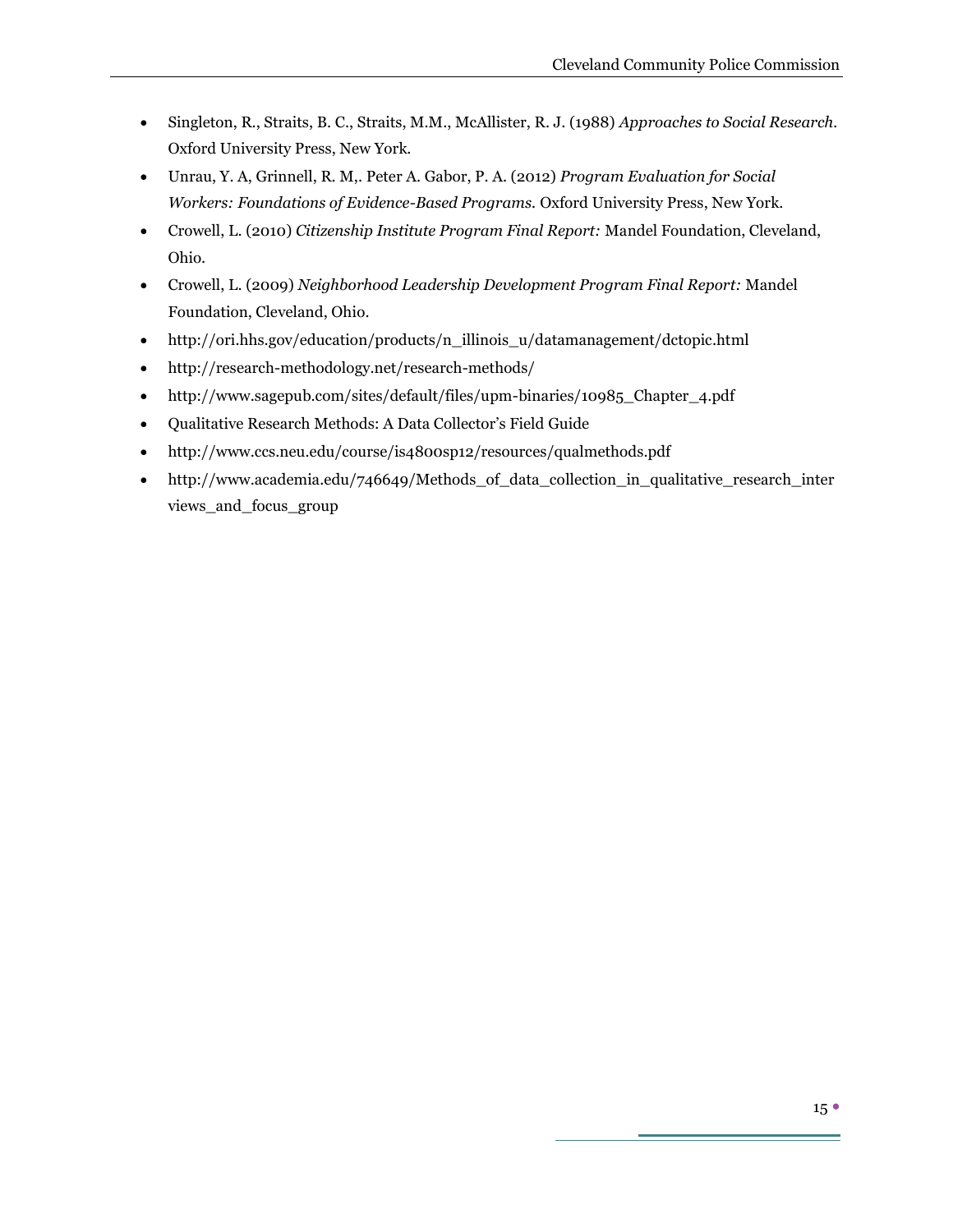## ADDENDUMS

÷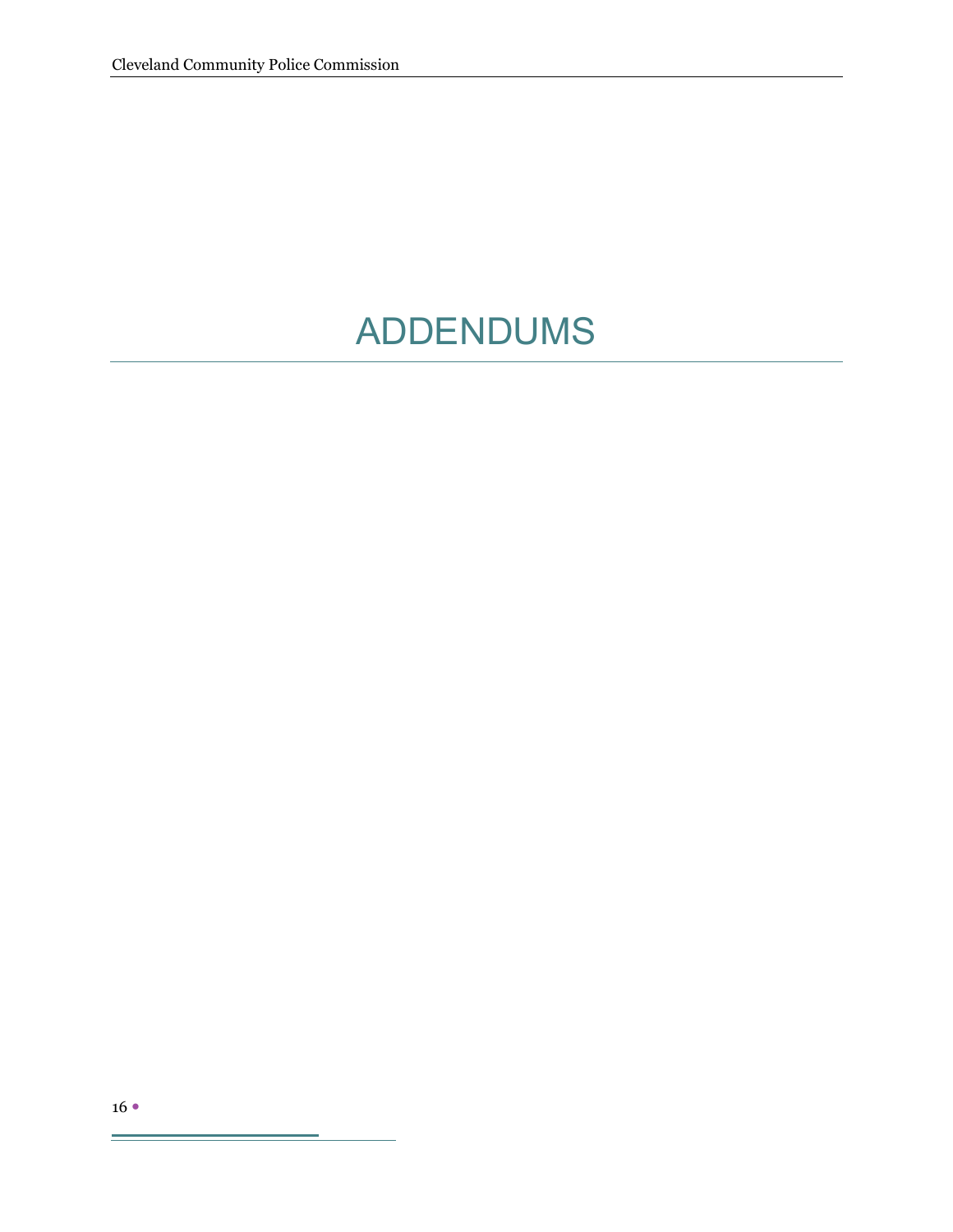## Cleveland Community Police Commission

## MISSION STATEMENT QUESTIONNAIRE #2

This questionnaire asks your opinion about several mission statements. Please follow and respond to the prompts.

My Ward  $\#$  My Police District\_\_\_\_\_ My Zip Code\_\_\_\_ Other Location\_\_\_\_\_\_\_\_\_\_\_\_\_

Did you participate in the first Mission Statement Survey offered by the Community Police Commission?

#### #1

#### **We Are World Class**

The XXXXXX Police Department is dedicated to excellence as a world class public safety agency. We are committed to establishing an environment in which members of the department and community thrive. We seek to be a catalyst for positive change through persistent, personalized and cost effective use of public safety resources. By embracing the values of pride, professionalism and integrity we remain committed to maintaining the public trust.

#### **We Engage The Community**

We dedicate ourselves to becoming part of the community through improved communication, mutual setting of priorities and a shared commitment to community policing. Together, our efforts will set the standard for policing in the 21st century.

#### **We Solve Problems**

We seek to improve the quality of life for all residents of XXXXXXXX through a proactive team approach to timely and innovative interventions in community problems. We recognize that our employees are our most treasured asset and the cornerstone of our department's success. We value the diverse and unique contributions made by police employees, residents and businesses to the common goal of public safety.

#### #2

The XXXXXXX Division of Police provides services to all citizens in an effective, efficient, and unbiased manner with the highest regard for the sanctity of human life, to include the community and our police officers. We shall strive to impartially protect the safety and constitutional rights of everyone, with dignity and respect. We are community guardians, as part of and in partnership with the citizens of XXXXX and its visitors. We shall use community and problem oriented policing to make the Division of Police an example of excellence in policing into the future.

#### #3

We, the members of the XXXXXX Police Department, believe in the shared responsibility of police personnel, government leaders and citizens to improve XXXXXX's quality of life and to defend our community. We vow to uphold the U.S. Constitution, to fairly enforce the laws of XXXXX and the City of XXXXXX in order to protect life, property and rights. In partnership with the community, we will engage in policing to maintain order, reduce crime and the fear of crime through education, prevention and enforcement.

#### #4

The XXXXXXX Police Department will develop personnel and manage resources to promote effective partnerships with the community to improve the quality of life through the delivery of fair and impartial police services while maintaining an atmosphere of respect for human dignity.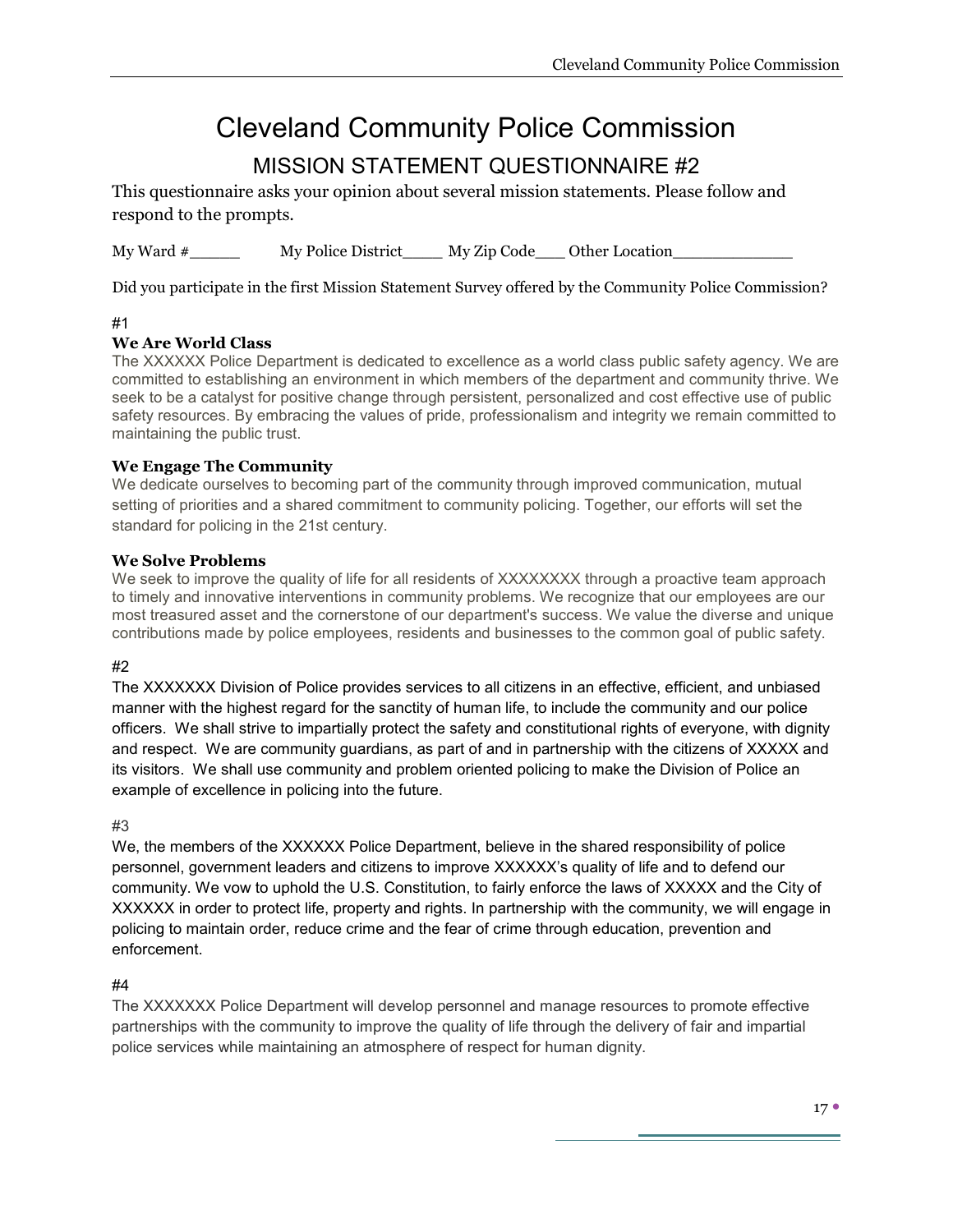#### **PLEASE PLACE THE CORRESPONDING MISSION STATEMENT NUMBER NEXT TO EACH RESPONSE**.

| In your opinion, which mission<br>statement meets best practices?                 | Which mission statement do you   Which mission statement is<br>like best? | measurable?                                     |  |
|-----------------------------------------------------------------------------------|---------------------------------------------------------------------------|-------------------------------------------------|--|
| Which mission statement is<br>concise?                                            | Which mission statement is<br>clear?                                      | Which mission statement is easy<br>to remember? |  |
| Which mission statement meets your expectations for Cleveland Division of Police? |                                                                           |                                                 |  |
| Which mission statement includes your concerns?                                   |                                                                           |                                                 |  |

### CCPC Mission Statement Questionnaire #3

My Ward # \_\_\_\_\_\_ My Police District \_\_\_\_\_ My Zip Code \_\_\_\_\_\_ Other Location

Did you participate in the first Mission Statement Survey? \_\_\_\_\_\_\_

Did you participate in the second Mission Statement Survey? \_\_\_\_\_\_

#### **PLEASE READ THE PROPOSED DRAFT OF A NEW CLEVELAND DIVISION OF POLICE (CDP) MISSION STATEMENT; then respond to the questions below**.

The mission of the Cleveland Division of Police is to serve as guardians of the Cleveland community by enforcing the law, maintaining order, and protecting the lives, property, and rights of all people, as guided by the Constitution. We shall carry out our duties with a reverence for human life in partnership with members of the community through professionalism, respect, integrity, dedication and excellence in policing.

Based on best practices, a Mission Statement should clearly express the answer to two or more of these words: what, why, how and who about an organization.

#### **In your opinion:**

- Does this Mission Statement tell you what CDP sees as its purpose?
- Does this Mission Statement give you reasons why CDP see this as its purpose?
- Does this Mission Statement tell you how CDP will achieve its purpose? \_\_\_\_\_\_\_\_
- Does this Mission Statement tell you who CDP plans to serve?
- x Would you support this Mission Statement as a first of *many* steps towards building community trust? \_\_\_\_
- OTHER:
	- o \_\_\_\_\_\_\_\_\_\_\_\_\_\_\_\_\_\_\_\_\_\_\_\_\_\_\_\_\_\_\_\_\_\_\_\_\_\_\_\_\_\_\_\_\_\_\_\_\_\_\_\_\_\_\_\_\_\_\_\_\_  $\circ$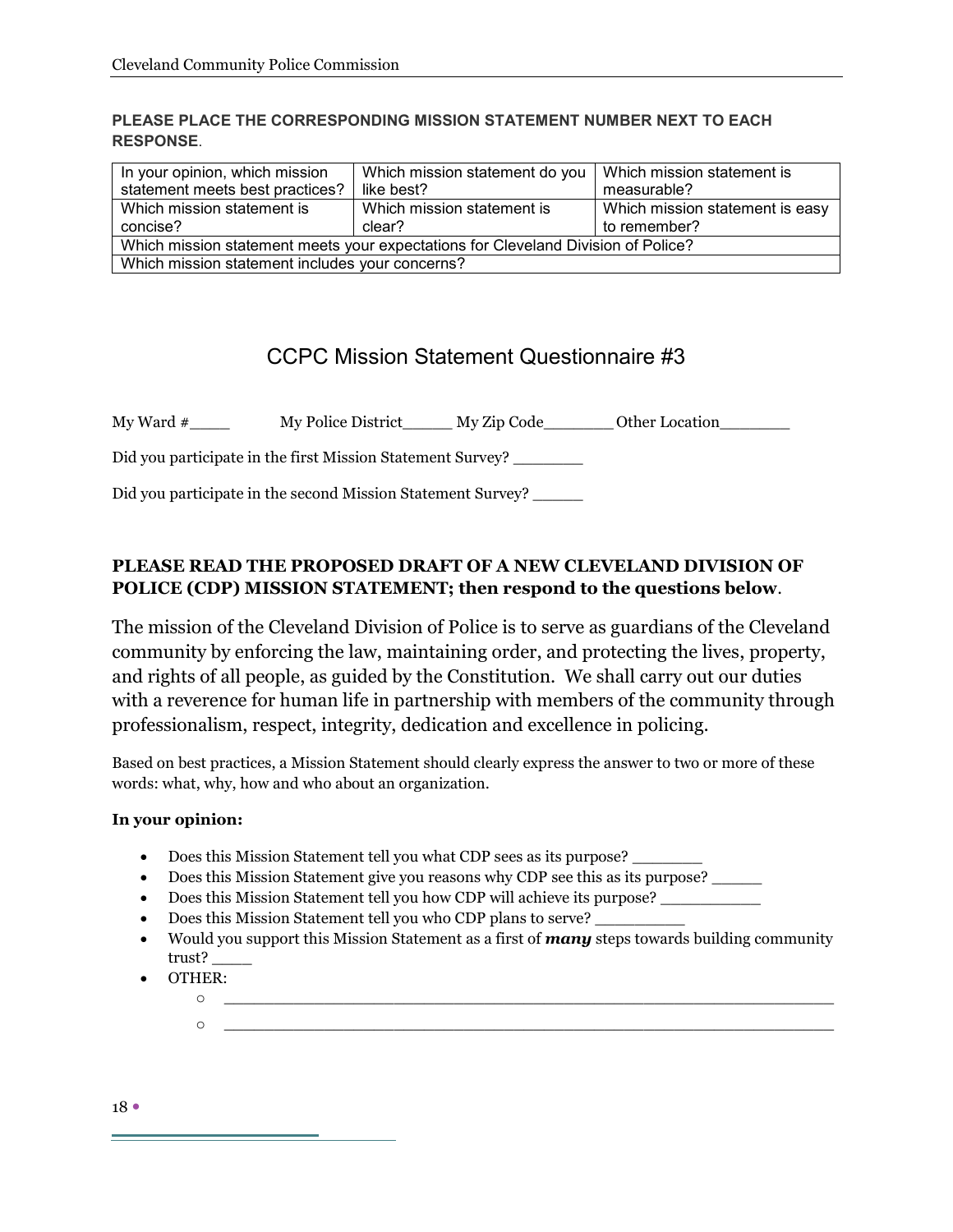## Questionnaire #3 - Other: Community Responses

#### Response #1

As I was reading and pondering the mission statement, I was reminded of a quote by Rev. Dr. Martin Luther King Jr. He said:

'We as a nation must undergo a radical revolution of values. ...When machines and computers, profit motives and property rights, are considered more important than people, the giant triplets of racism, extreme materialism, and militarism are incapable of being conquered.' (April 4, 1967)

I would propose re-ordering the phrases in the mission statement to put the first emphasis on being the protectors of people's lives, rights, and safety. I think it would set a different tone – and it would align with the next sentence with its emphasis on the "reverence for human life."

To that end, I'd like to suggest the following rewording:

1. "… the Cleveland community by protecting the lives, safety, rights, and property of all people, enforcing the law, and maintaining order, as guided by the Constitution."

In addition to that, I have one other thought at this time: The mission statement doesn't say the Cleveland Division of Police will also "serve" the community. This is a critical component of the concept of community, problem-oriented policing.

Right now the mission statement states the CDP will "serve as guardians," but this is NOT the same thing as conveying (or saying) it will protect and serve the residents of Cleveland.

To that end, I would suggest some language that reflects this. For instance:

1. You could replace "serve as guardians" with " … serve and safeguard the Cleveland community by … [and pick up with suggestion above?]

I really like the language of "reverence for human life," "partnership," "respect," "integrity" ... I think these are really good.

### Response #2

Change "guardians of the Cleveland community" to "guardians of the people of Cleveland."

#### Response #3

I would change the last statement to start with, "we remain committed to carrying out our duties …"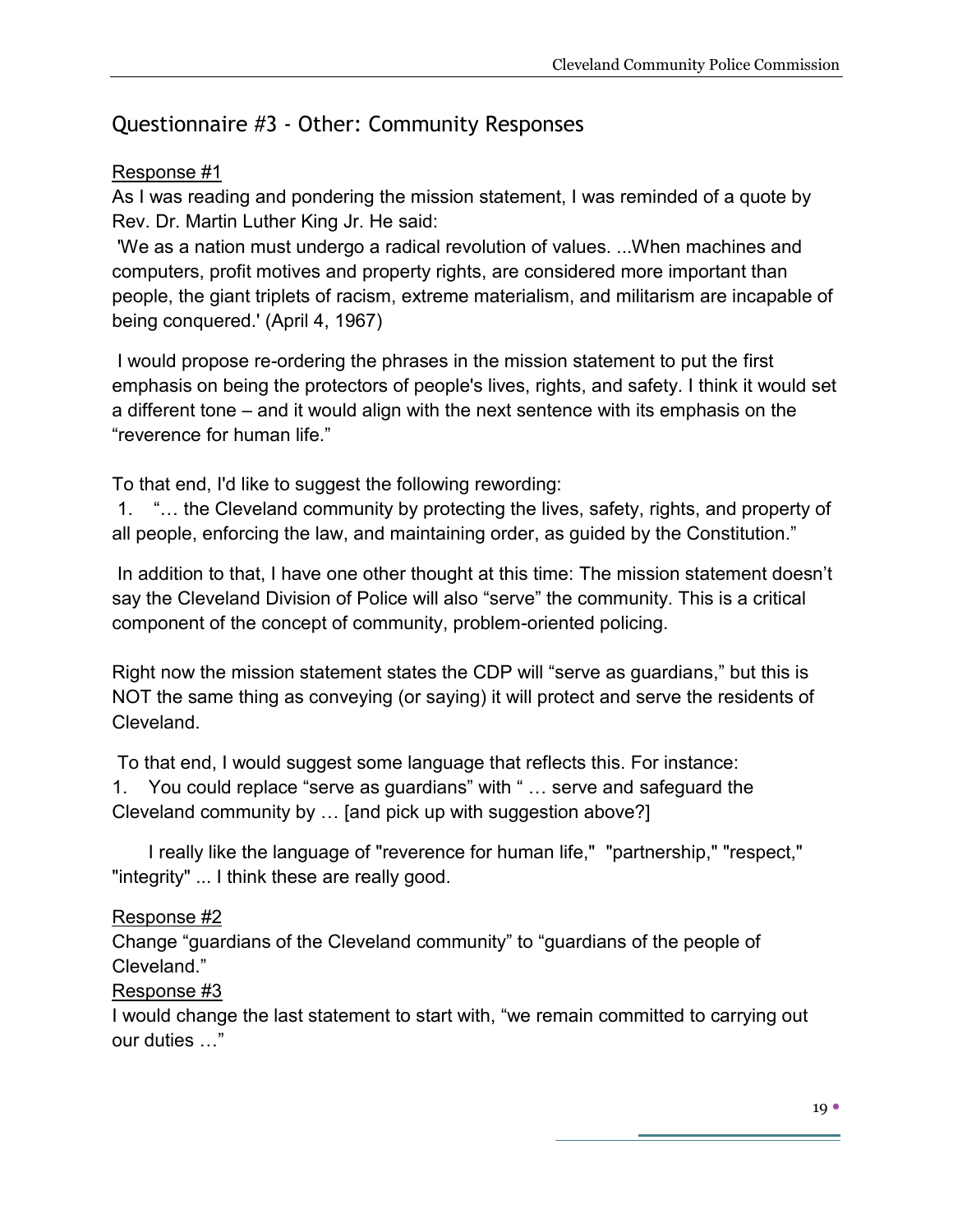#### Response #4

I think mission statements are over rated.

#### Response #5

Revise to make first order the following: … by protecting the lives, property, and rights of all people, as guided by the Constitution, enforcing the law, and maintaining order. We shall …

#### Response #6

I think missing is the idea that they are to work closely with community to bring the desired result.

#### Response #7

I think the statement is too wordy. I also think P.R.I.D.E. should be included (acronym), then broken down by its elements in a separate order.

#### Response #8

It does not build trust. I do not believe that the Cleveland Police Dept. will follow its (this) mission statement. The members do not know how. Hatred, racism, power, control is within a person. And, because the police stick together; even if their partner or fellow police office is wrong. Who will stand up for what is right?! (Not the police or their supervisors.)

#### Response # 9

The whole department need sensitivity training on how to deal with people with mental health issues and other issues.

Response #10

Need ti be more specific about the purpose.

Response #11

Will they follow this mission statement without race included?

#### Response #12

Guardian does not seem to be an appropriate word.

Response #13

Think the word guardian sounds big brother; make more sense to say value rather than reverence; who educates the police on the Constitutional Law?

Response #14

The statement is far reaching and not realistic.

Response #15

Add-in a way that makes the community feel they can be trusted.

Response #16

I still feel there needs to be more patrols by the police thru the neighborhoods. There have been weeks before I see a patrol car going down the street in Mt. Pleasant. We have people living on our streets fighting, playing loud music and dealing in drugs. However, I see not one police car coming thru the streets.